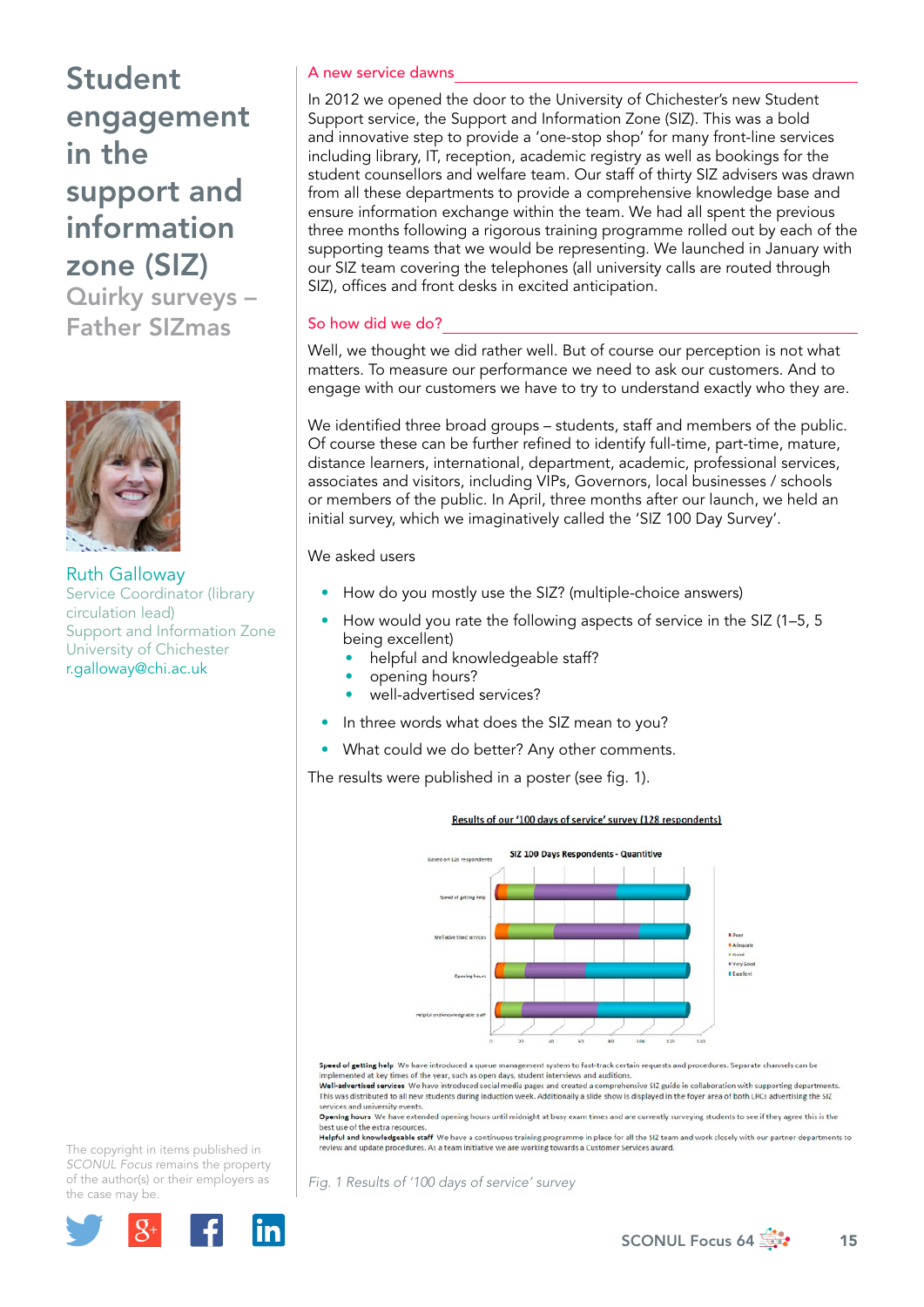Student engagement in the support and information zone (SIZ)

Quirky surveys – Father SIZmas

# Other means of feedback

We followed this up with another survey in December, looking at extended opening, and with a mystery shopping exercise in March. In addition, we have two feedback boxes on both front counters and an online feedback button. We attend student forums and programme boards, hold a SIZ user group and encourage our own SIZ staff to record feedback / suggestions in an online tool available to all advisers. This also includes anecdotal feedback, possibly overheard, which could be useful in evaluating what we do.

We encourage each of the SIZ advisers to establish a role as a Key Contact with our supporting departments to continue to develop our understanding of these departments, encourage regular communication, share knowledge and foster positive working relationships. We are also active on Facebook and Twitter.

At Christmas 2013 we hit on the idea of Father SIZmas. This was a light-hearted and festive way to launch a survey at a time that didn't conflict with the NSS. We are lucky enough to have a new purpose-built building at Bognor Regis Campus and a recently refurbished learning resource centre (LRC) at Bishop Otter Campus, so our festively decorated Xmas post boxes looked rather jolly next to the Christmas tree. We designed our forms in such a way as to find out not only what extra service our customers might like from us but also how much awareness there was of two recently introduced services: card payment facilities and the launch of social media.

The post boxes were in place for two weeks before Christmas in each LRC and Santa promised to pick one lucky letter out of his sack and award £10.00 worth of printing credit to the recipient.

| Dear Father SIZmas,                                                                                                             |                                  |
|---------------------------------------------------------------------------------------------------------------------------------|----------------------------------|
| Please ask the SIZ team if they can try<br>and provide :                                                                        |                                  |
|                                                                                                                                 |                                  |
| Did you know that we now offer Debit & Credit                                                                                   | Yes / No                         |
| Card payment facilities?:                                                                                                       | <b>Please Circle</b>             |
| Did you know that we have a SIZ Twitter                                                                                         | Yes / No<br><b>Please Circle</b> |
| Account and Facebook page?<br>From:                                                                                             |                                  |
| Student Number:                                                                                                                 |                                  |
| Father SIZmas will pull out one letter out of his sack after the 24th December<br>on each campus to receive a £10 print credit. |                                  |

*Fig. 2 Letter to Father SIZmas 2014* 

The copyright in items published in *SCONUL Focus* remains the property of the author(s) or their employers as the case m[ay be.](http://plus.google.com/share?url=http://www.sconul.ac.uk/page/focus-64)